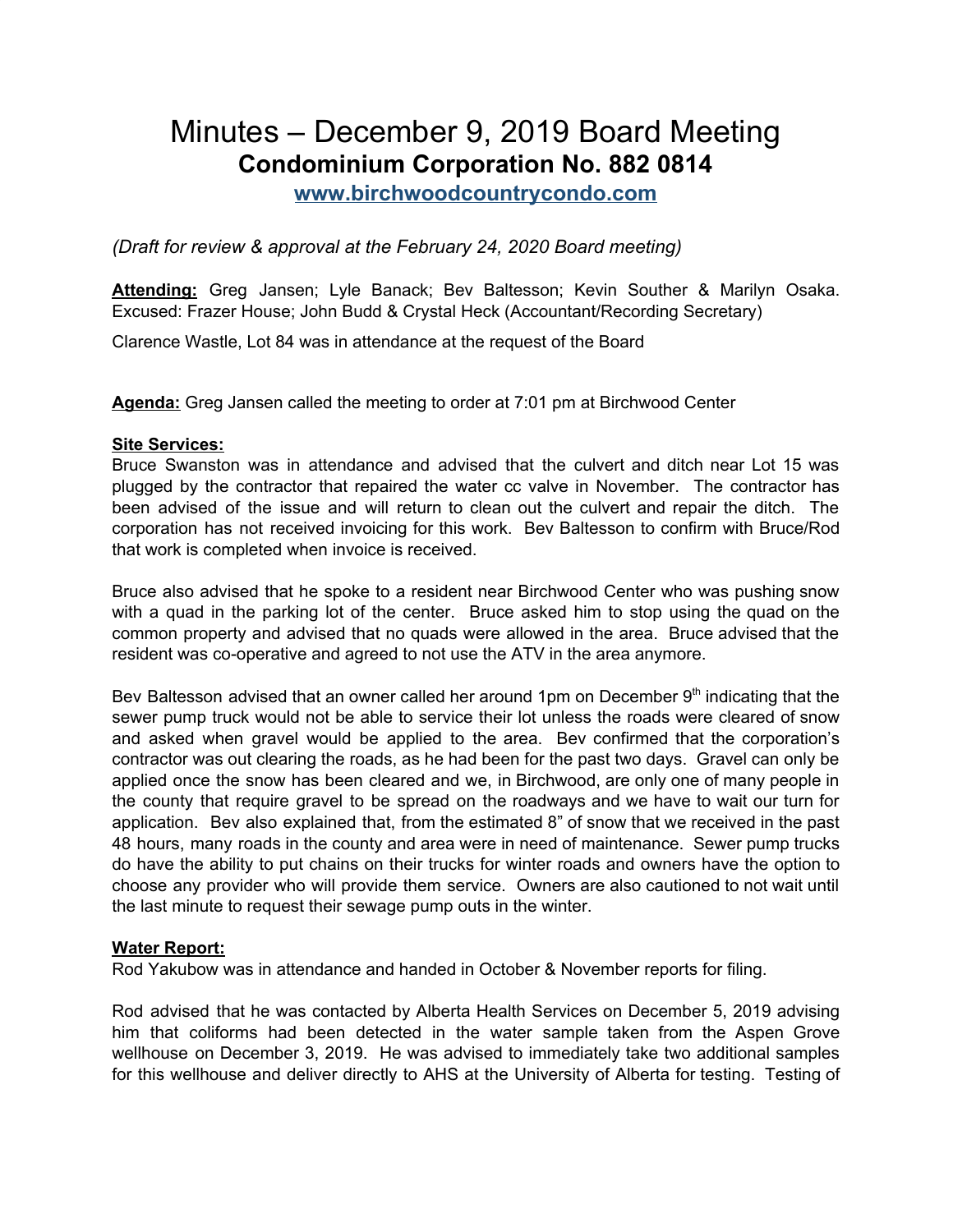these samples on December 5, 2019 indicated no coliforms present and no further action was required.

Rod advised that an owner in Willow Ridge discovered a water leak on their property resulting in approximately 38,000 gallons of water lost in the Willow Ridge area. It was also discovered that the cc valve in front of Lot 15 had to be replaced as it was ceased. Rod made arrangements to replace the cc valve and residents in the area were contacted by Bev Baltesson and Marilyn Osaka advising that there would be an interruption of water service while the repair was completed.

Discussion was held regarding a letter received by the corporation from Alberta Environment & Parks, dated November 8, 2019 and titled,

Notice – Revised Lead MAC for Drinking Water Systems BIRCHWOOD VILLAGE GREENS WATERWORKS SYSTEM. The letter advised that Alberta Environment & Parks is implementing a new lower maximum acceptable concentration of lead of 0.005 mg/L and the new point of compliance for lead in drinking water systems is now at the customer tap within buildings.

Rod provided a copy of water testing done in 2019 by Exova indicating that lead levels in our water are well below the acceptable concentration levels set by AEP.

The above received letter, however, does require the corporation to develop and implement a lead management plan that must be implemented on or before December 31, 2024. Further discussion and action will take place at the next Board meeting scheduled for February 24, 2020.

The water report for the month of October 2019 is as follows: #6 Aspen Grove – 26,676 gals #2 Cedar Glen – 13,571 gals #3 & #4 Willow Ridge – 76,122 gals TOTAL ALL WELLS – 116,369 gals Chlorine Used 9 gals

The water report for the month of November 2019 is as follows: #6 Aspen Grove – 23,417 gals #2 Cedar Glen – 12,276 gals #3 & #4 Willow Ridge – 125,918 gals TOTAL ALL WELLS – 161,611 gals Chlorine Used 15.5 gals

#### **Approval of Previous Minutes:**

Minutes of the October 7, 2019 meeting were previously circulated.

**Motion:** Lyle Banack moved that the minutes be accepted as presented. Kevin Souther seconded the motion. **Carried Unanimously**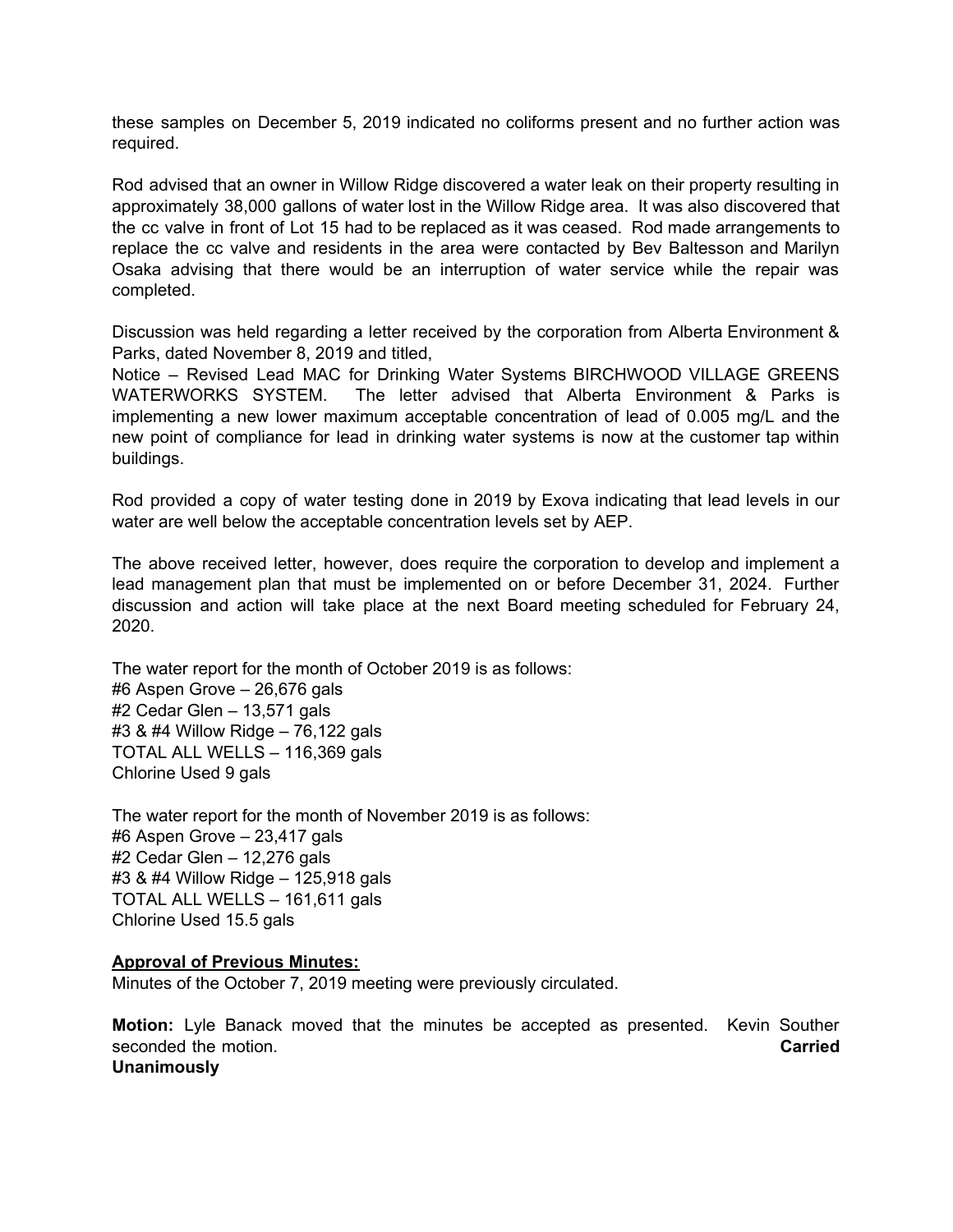#### **Financial Report:**

Bev Baltesson advised that current year assessment arrears are improving as of the result of the work done by Crystal Heck working with owners. All arrears from the 2018-2019 assessment year have been cleared. Arrears for the 2019-2020 assessment year total \$3,272.60 involving 12 lots. Seven of those 12 lots, however, are in arrears of one month or less.

Balance Sheets & Statement of Operations were provided for months ending September 30, 2019 and October 31, 2019.

Bev noted that expenses for Accounting Fees may be over budget at year end due to additional Board meetings and Owner meetings scheduled.

Bev also advised that expenses for Power may also be over budget at year end due to a new power meter installed between lots 88 & 89. The first two billing cycles for this meter were estimated, however, the billing for this service is now actuals.

#### **Old Business:**

#### **Action Items as per list:**

Community Map – No updates Community Lot Signs – No updates Electrical Boxes – Replacement & Installation – On hold until Spring 2020 CC Valve & Water Hydrant Locations – On hold until Summer 2020 Frozen Water Line – Rod Yakubow advised he is monitoring flow of this line Yard Clean Up Notices – Completed for 2019 season Drainage by Lots 78-80 – On hold until Spring 2020 Security Gate & Codes – New codes will be created for Emergency Services and owners

at the time of the next communication to owners

Brazeau Funding Information – No updates

Brazeau Grant Information – No updates

Recycle Dumpster – No updates

Tree Removal on Common Property Between Lots 88 & 89 – Completed in November

2019

Condominium Act Changes – Clarence Wastle, lot 84, has offered to assist the Board with status and upcoming changes to the Condominium Property Act that are proposed to come into effect January 1, 2020. Clarence advised that he has attended two meetings regarding changes to the CPA and provided the directors with a brief summary of changes that will, most likely, be effective January  $1<sup>st</sup>$ . Discussions held regarding the proposed date of the Annual General Meeting, Notice of Annual General Meeting, Fines for Non-Compliance and Borrowing by the Corporation. Further investigation and discussion will be held at the February 24, 2020 Board meeting.

Annual General Meeting Date & Fiscal Budget – Bev Baltesson advised that the current Bylaws of the Corporation and the Condominium Property Act identify that a budget must be provided for the forthcoming fiscal year at the Annual General Meeting and believes this is the reason the budget is prepared and presented at the AGM before new Board members are elected. No further action as the Board will comply with legislation, as necessary. Completed December 9, 2019

# **New Business:**